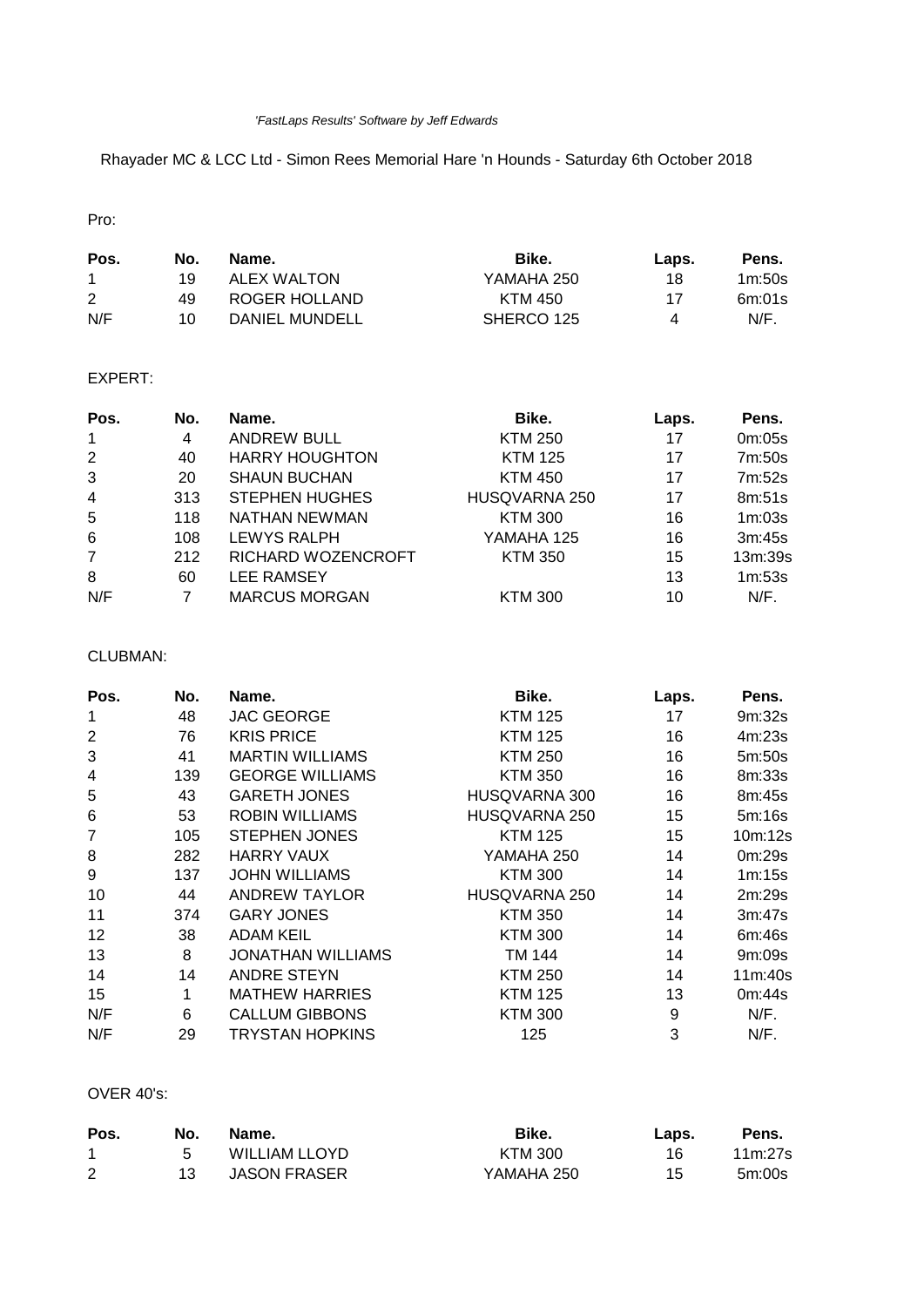| N/F | 117 | <b>GUY TOBIN</b> | KAWASAKI 250  | N/F |
|-----|-----|------------------|---------------|-----|
| N/F | 26  | DAN WALKER       |               | N/F |
| N/F |     | KEVIN WALLACE    | YAMAHA 250    | N/F |
| N/F | 24  | EDWARD GOUGH     | HUSQVARNA 125 | N/F |

## OVER 50's:

| Pos.           | No. | Name.                 | Bike.          | Laps. | Pens.   |
|----------------|-----|-----------------------|----------------|-------|---------|
| $\mathbf{1}$   | 25  | <b>JASON REES</b>     | HUSQVARNA 300  | 16    | 9m:35s  |
| 2              | 47  | <b>JOE WALTON</b>     | YAMAHA 125     | 15    | 11m:10s |
| 3              | 71  | <b>STEPHEN DAVIES</b> | 250            | 13    | 14m:24s |
| $\overline{4}$ | 181 | <b>ANTHONY DAVIES</b> | KAWASAKI 220   | 12    | 8m:58s  |
| 5              | 45  | <b>CHRIS ROWE</b>     | <b>KTM 250</b> | 10    | 7m:48s  |
| N/F            | 39  | <b>IAIN CLARKE</b>    | HUSQVARNA 300  |       | $N/F$ . |
| N/F            | 102 | <b>MALCOM DAVIES</b>  | <b>KTM 250</b> | 0     | $N/F$ . |
| N/F            | 103 | <b>CARL ADDISON</b>   | <b>KTM 150</b> | 0     | $N/F$ . |

## SPORTSMAN:

| Pos.           | No. | Name.                  | Bike.              | Laps.          | Pens.   |
|----------------|-----|------------------------|--------------------|----------------|---------|
| 1              | 110 | <b>KYLE BIGGS</b>      | YAMAHA 250         | 15             | 2m:51s  |
| 2              | 17  | <b>AIDAN WRIGHT</b>    | <b>KTM 150</b>     | 15             | 10m:20s |
| 3              | 30  | <b>BILLY MASON</b>     | YAMAHA 250         | 15             | 10m:53s |
| 4              | 22  | <b>DANIEL BULL</b>     | SUZUKI 250         | 14             | 2m:46s  |
| 5              | 16  | <b>MORGAN LEWIS</b>    | <b>KTM 125</b>     | 14             | 7m:27s  |
| $\,6$          | 66  | <b>JACK PROBERT</b>    | <b>KTM 125</b>     | 14             | 7m:54s  |
| $\overline{7}$ | 305 | <b>SAM PARTON</b>      | HONDA 250          | 14             | 9m:16s  |
| 8              | 11  | <b>DANNY MCPHEE</b>    | <b>KTM 250</b>     | 14             | 10m:38s |
| 9              | 120 | <b>JOE BARRETT</b>     | YAMAHA 125         | 14             | 11m:17s |
| 10             | 88  | <b>STEVE MINCIN</b>    | KAWASAKI 450       | 14             | 11m:54s |
| 11             | 34  | <b>REUBEN POWELL</b>   | <b>KTM 200</b>     | 14             | 12m:07s |
| 12             | 54  | <b>SHANE SYMONS</b>    | HONDA 250          | 14             | 13m:48s |
| 13             | 94  | <b>CRAIG REES</b>      | YAMAHA 125         | 13             | 0m:52s  |
| 14             | 275 | <b>LEWIS TYLER</b>     | HUSQVARNA 250      | 13             | 2m:01s  |
| 15             | 199 | <b>DAVID JONES</b>     | HONDA 250          | 13             | 3m:15s  |
| 16             | 148 | <b>ADAM LEWIS</b>      | HONDA 450          | 13             | 6m:54s  |
| 17             | 42  | DAVE SHORT             | <b>KTM 200</b>     | 12             | 1m:12s  |
| 18             | 52  | <b>HEFIN WILLIAMS</b>  | HONDA 250          | 12             | 2m:52s  |
| 19             | 122 | <b>HARRI THOMAS</b>    | <b>KTM 200</b>     | 12             | 5m:11s  |
| 20             | 37  | <b>GAVIN REDFERN</b>   | <b>KTM 150</b>     | 12             | 6m:13s  |
| 21             | 50  | <b>MARC PRITCHARD</b>  | <b>KTM 400</b>     | 12             | 7m:34s  |
| 22             | 46  | <b>KEIREN EVANS</b>    | <b>KTM 250</b>     | 12             | 11m:47s |
| 23             | 100 | <b>SION EVANS</b>      | <b>KTM 125</b>     | 12             | 12m:48s |
| 24             | 3   | <b>GARETH SUDDERY</b>  | <b>KTM 125</b>     | 11             | 8m:04s  |
| 25             | 182 | <b>DANIEL MILLS</b>    | HONDA 250          | 10             | 1m:22s  |
| 26             | 104 | <b>CRAIG PRIDDLE</b>   | YAMAHA 125         | 9              | 0m:35s  |
| 27             | 89  | <b>GARY GLOSSOP</b>    | <b>GAS GAS 250</b> | 8              | 0m:26s  |
| N/F            | 99  | <b>SCOTT HARRIS</b>    | <b>KTM 250</b>     | 9              | N/F.    |
| N/F            | 15  | <b>DOUGLAS BOWKETT</b> | <b>BETA 300</b>    | 9              | N/F.    |
| N/F            | 18  | <b>JAKE HAMMOND</b>    | <b>KTM 250</b>     | $\overline{7}$ | N/F.    |
| N/F            | 32  | <b>DAN SHARP</b>       | <b>KTM 200</b>     | $\overline{7}$ | N/F.    |
| N/F            | 36  | <b>DAN EVANS</b>       | SUZUKI 250         | 5              | N/F.    |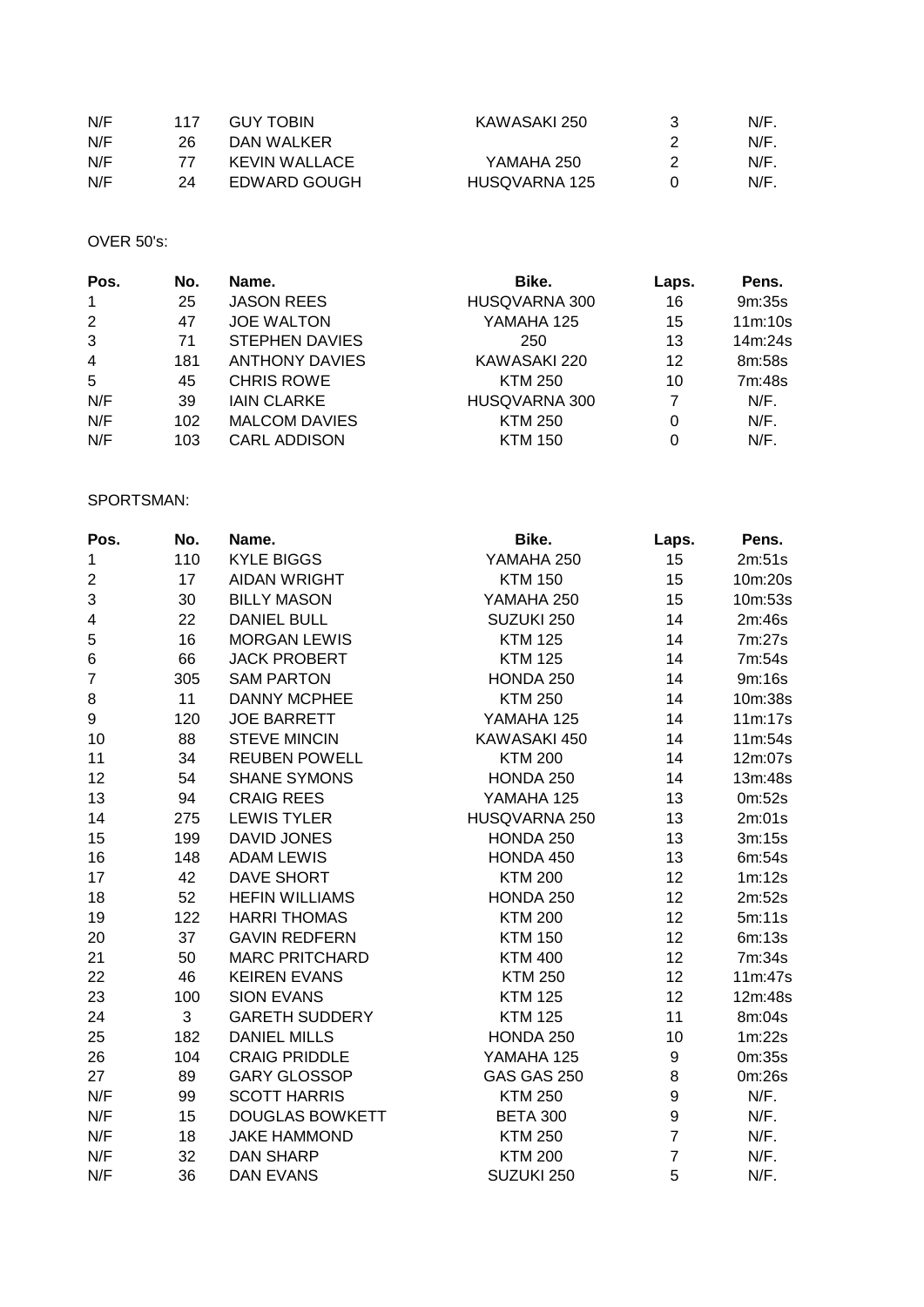| N/F | 224 | CARWYN WILLIAMS     | YAMAHA 125 | N/F. |
|-----|-----|---------------------|------------|------|
| N/F | 61  | CELT DAVIES         | HONDA 125  | N/F. |
| N/F | 51  | <b>GEORGE CRUMP</b> | KTM 125    | N/F. |

LADIES:

| Pos. | No. | Name.         | Bike.   | Laps. | Pens. |
|------|-----|---------------|---------|-------|-------|
| N/F  | 173 | GEMMA HOLTHAM | KTM 200 | 10.   | N/F.  |
| N/F  | 169 | ZOE ZEMBRUSKI | KTM 150 |       | N/F.  |

#### SIDECAR - CHAMPIONSHIP:

| Pos.        | No. | Name.                                         | Bike.             | Laps. | Pens.   |
|-------------|-----|-----------------------------------------------|-------------------|-------|---------|
| $\mathbf 1$ | 31  | DAVID WILLIAMS<br>LUKE PETERS                 | <b>KTM 580</b>    | 16    | 5m:15s  |
| 2           | 28  | <b>JONATHAN WILLIAMS</b><br><b>NEIL JAMES</b> | <b>KTM 610</b>    | 15    | 0m:39s  |
| 3           | 101 | DAN LAWRY<br><b>SAM WILKINSON</b>             | HUSQVARNA/VMC 612 | 13    | 0m:20s  |
| N/F         | 27  | <b>KEITH HELLIWELL</b><br><b>NICK MORGAN</b>  | KTM/VMC 540       |       | $N/F$ . |

#### SIDECAR - EXPERT:

| Pos.           | No. | Name.                   | Bike.          | Laps. | Pens.   |
|----------------|-----|-------------------------|----------------|-------|---------|
| $\mathbf{1}$   | 35  | ANDREW SCRIVENS         | 580            | 15    | 12m:45s |
|                |     | <b>MARTIN LAWFORD</b>   |                |       |         |
| 2              | 234 | <b>STEVE PRYCE</b>      | <b>KTM 580</b> | 14    | 6m:09s  |
|                |     | ALED LLOYD              |                |       |         |
| 3              | 75  | <b>SIMON CHILCOTT</b>   | <b>VMC 525</b> | 14    | 7m:29s  |
|                |     | <b>JOSH GOLDING</b>     |                |       |         |
| $\overline{4}$ | 73  | <b>ALISTAIR NEVILL</b>  | YAMAHA/VMC 450 | 12    | 8m:42s  |
|                |     | AMBERLEY NEVILL         |                |       |         |
| N/F            | 23  | <b>RICHARD CHANDLER</b> | <b>KTM 525</b> | 4     | $N/F$ . |
|                |     | PAUL OWENS              |                |       |         |
| N/F            | 69  | <b>MICHAEL HUTTON</b>   |                | 0     | N/F.    |
|                |     | KIERAN MCCARLEY         |                |       |         |

## SIDECAR - CLUBMAN:

| 1              | 9   | DANIEL LEWIS           | <b>KTM 690</b> | 14 | 4m:32s |
|----------------|-----|------------------------|----------------|----|--------|
|                |     | ALED REES              |                |    |        |
| 2              | 310 | <b>GAVIN ZEMBRUSKI</b> | KAWASAKI 500   | 12 | 3m:56s |
|                |     | <b>JASON ZEMBRUSKI</b> |                |    |        |
| 3              | 194 | <b>SHAUN JONES</b>     | ROTAX/EML 600  | 12 | 7m:19s |
|                |     | DAMIEN JONES           |                |    |        |
| $\overline{4}$ | 80  | <b>WAYNE MASON</b>     | <b>KTM 540</b> | 12 | 7m:23s |
|                |     | <b>JACK MASON</b>      |                |    |        |
| 5              | 82  | <b>STEVE BURDGE</b>    | <b>KTM 640</b> | 11 | 6m:33s |
|                |     | <b>SCOTT BEECHING</b>  |                |    |        |